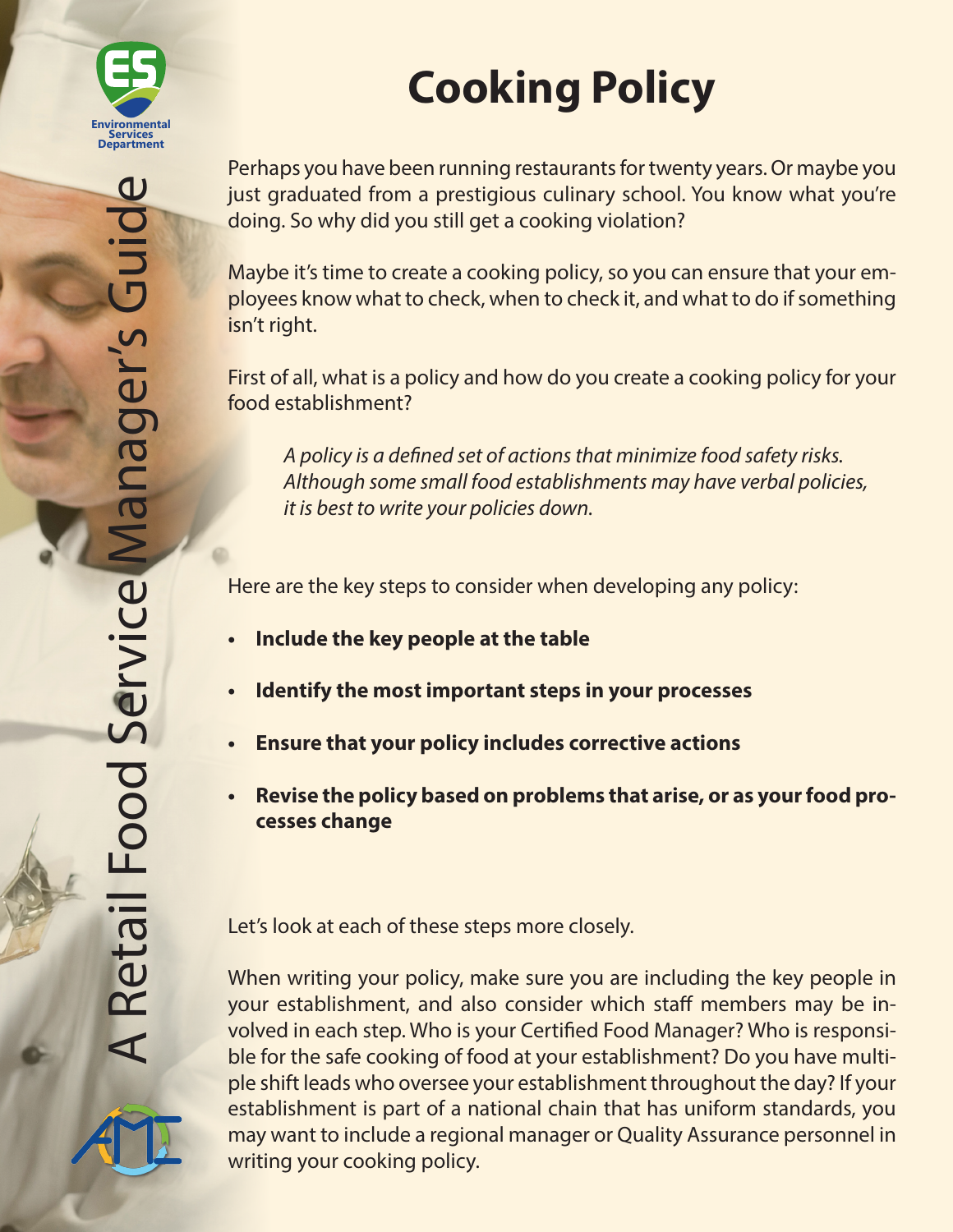

Now let's take a closer look at the second point. Here are common operations in a kitchen. Consider various menu items that contain animal proteins and vegetables that arrive raw but are cooked at some point in your establishment. Where in your establishment could a cooking issue arise?

#### **Preparation**

Review food that is cooked ahead of service in your establishment. How do you ensure that they reach a safe cooking temperature during the preparation? Especially review animal proteins that may be blanched during preparation to "shorten" the cooking step immediately prior to service. Remember that animal proteins that do not reach the safe cooking temperature during an initial cook step must still be treated as raw.

# **Cooking**

Consider the various food that is cooked in your establishment, including raw animal proteins and vegetables. List the safe cooking temperature for each of these food items, using information from the 2013 FDA Food Code as guidance. How do you ensure that this food is cooked to a safe temperature? Do you provide instructions for your employees on how hot to set the grill or the oven? Do you provide guidance about how long each item will need to cook, to facilitate food flow and minimize service time to consumers? Do you have employees check final cooking temperatures for each item before it is served to consumers, or perhaps log two or three cooking temperatures every hour? How do you ensure proper cooking temperatures during rush or high volume service times?

#### **Service to Customers**

Do any of your menu items contain raw animal food that is cooked by consumers at their table (or for take-out, at home,) during or after service, such as fajita meats or thin sliced raw animal proteins in pho broth? How do you verify that this food reaches a safe cooking temperature?

Ask these questions for each of these operations:

#### **Who is responsible?**

Who is involved in cooking food at your establishment? Who oversees the process? Who is responsible for execution?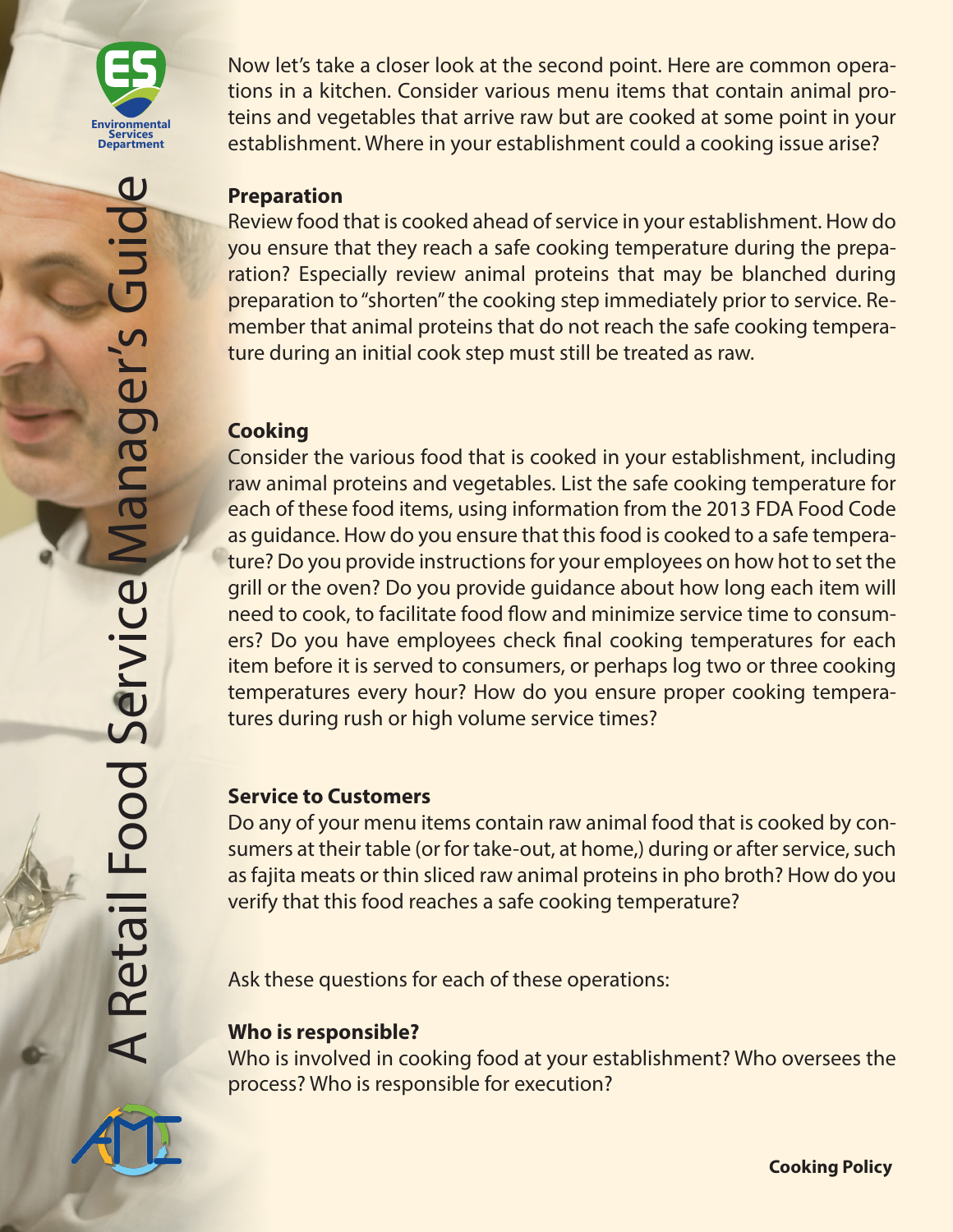

Include these minimum cooking temperatures for food safety:

 Poultry: 165°F Ground Beef: 155°F Eggs and Fish: 145°F Plant food for hot holding: 135°F

For items that do not fall into these categories, such as roasts, game animals, food that is served raw-as-ready-to-eat, (like sushi or seared steaks,) or if you are serving a highly susceptible population, please refer to the FDA Food Code, or call us, Maricopa County Environmental Services, for more specific information.

# **When does it take place?**

Include pre-opening activities, cook-and-hold steps, cooking to service, or cooking prep between lunch and dinner.

# **Where does it occur?**

Include all equipment that is used for cooking food, including ovens, grills, stationary kettles, deep fryers, microwaves, toaster ovens, hot boxes, crock pots, rice cookers or boiling water immersion pots.

# **How is this achieved?**

This is where you can incorporate logs and documentation. Sample logs are provided as part of our toolbox. You may want to include steps about how thermometers are used and how staff will document temperatures.

As you review these key operational steps, consider whether it would make sense in your business model to write several policies for cooking. For example, you might write one policy for checking that equipment is working properly, and another to address staff behavior (e.g. removing food for service too soon during rush, or checking the thickest part of the meat).

Now for the corrective actions. This is the "what if…" step. What if something goes wrong? Your policy should state what actions are taken if proper cooking temperatures are not being achieved. You can include a space for writing in corrective actions on your logs.